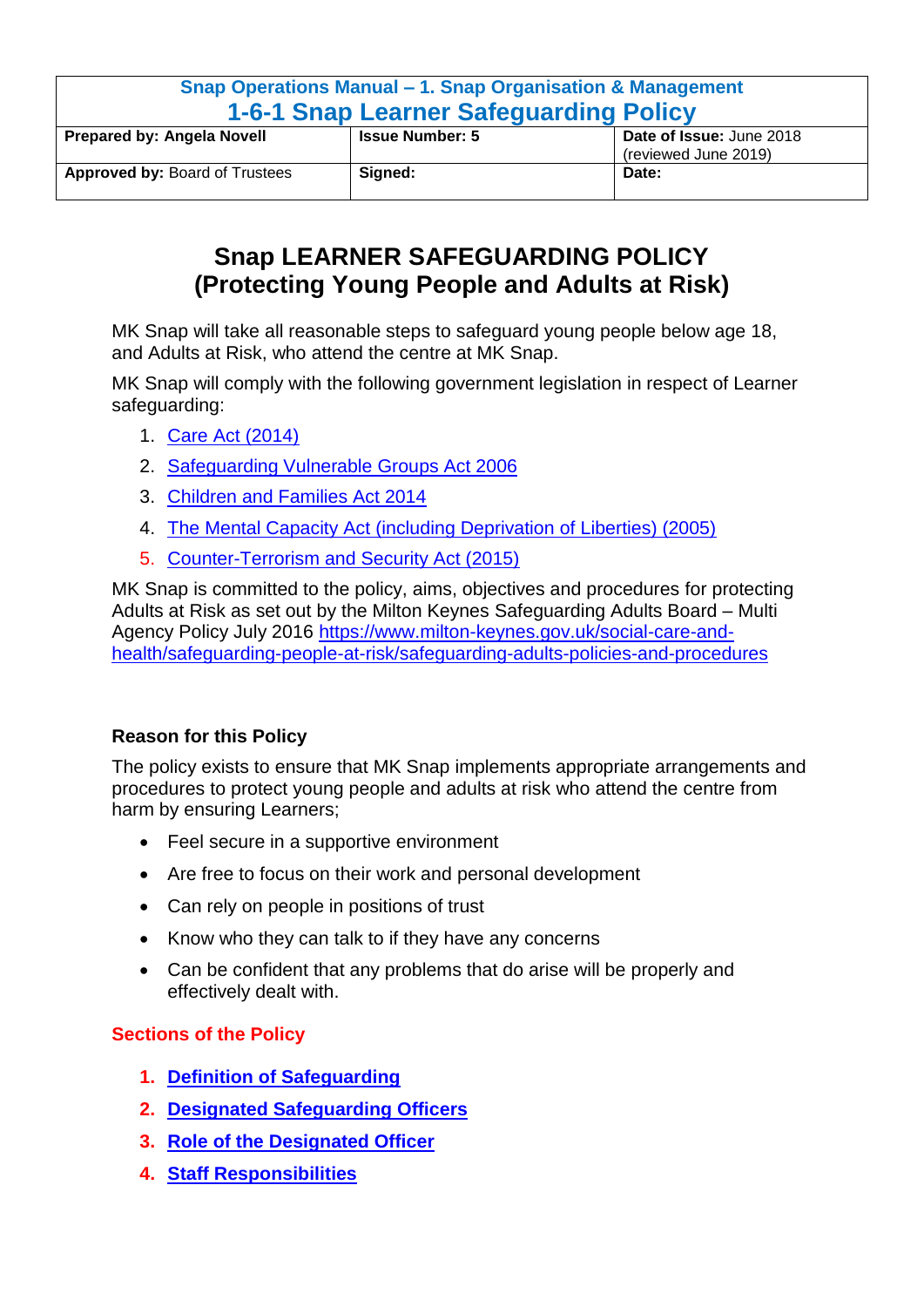| Snap Operations Manual - 1. Snap Organisation & Management |                                                    |       |  |
|------------------------------------------------------------|----------------------------------------------------|-------|--|
| <b>1-6-1 Snap Learner Safeguarding Policy</b>              |                                                    |       |  |
| <b>Prepared by: Angela Novell</b>                          | Date of Issue: June 2018<br><b>Issue Number: 5</b> |       |  |
|                                                            | (reviewed June 2019)                               |       |  |
| <b>Approved by: Board of Trustees</b>                      | Signed:                                            | Date: |  |

- **5. Staff Safeguards – [Code of Practice & Behaviour](#page-3-1)**
- **6. [Reporting Cases of Actual or Suspected Harm/Abuse](#page-5-0)**
- **7. [Guidance for Handling Disclosure of Abuse](#page-6-0)**
- **8. [Staff Training](#page-6-1)**
- **9. Safer Recruitment**
- **10.Whistle Blowing**
- **[11.Reporting and Dealing with Allegations of Abuse against Members of](#page-7-0)  [Staff,](#page-7-0) Trustee or a Volunteer**
- **12[.PREVENT Strategy](#page-7-1)**
- **13[.Related MK Snap Policies & Procedures](#page-8-0)**

# <span id="page-1-0"></span>**Definition of Safeguarding**

Safeguarding is a core element of all aspects of MK Snap's activity. The term Safeguarding describes the broader preventative and precautionary approaches to planning and procedures that are necessary to be in place to protect all learners, staff and visitors and minimise risk from any potential harm. Protection of children and adults at risk, safer recruitment practice and health and safety are all aspects of Safeguarding.

MK Snap recognises that personal safety is a fundamental precondition for effective and successful teaching and learning and can only be felt in a safe learning environment that promotes well-being, safety and security for all learners, staff and visitors. For definitions of the types of abuse and neglect see Annex 1.

For the purposes of this policy a **child or young person** is defined as follows:

# **' Any person aged 18 and under'**

For the purpose of this policy an **Adult at Risk (previously referred to as a Vulnerable Adult)** is defined as follows:

**Definition of an adult at risk (care Act 2014) a person aged over 18 who:**

- **Has need for care and support**
- **is experiencing or at risk of abuse or neglect and as a result of those care and support needs is unable to protect themselves from either the risk of or the experience of abuse and neglect.**

We have a statutory duty to safeguard adults at risk.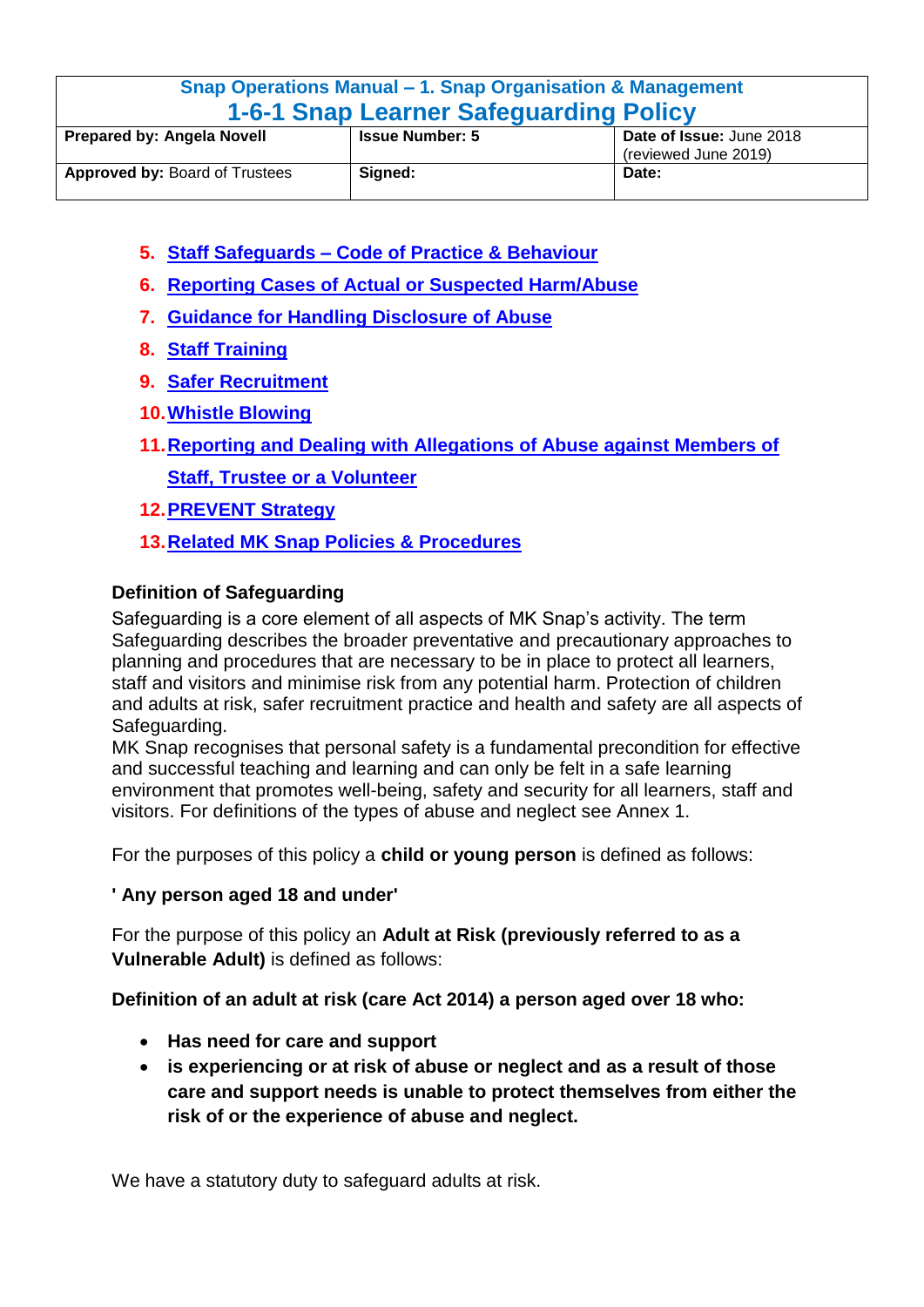| Snap Operations Manual – 1. Snap Organisation & Management<br><b>1-6-1 Snap Learner Safequarding Policy</b> |                        |                                                  |
|-------------------------------------------------------------------------------------------------------------|------------------------|--------------------------------------------------|
| <b>Prepared by: Angela Novell</b>                                                                           | <b>Issue Number: 5</b> | Date of Issue: June 2018<br>(reviewed June 2019) |
| <b>Approved by: Board of Trustees</b>                                                                       | Signed:                | Date:                                            |

# <span id="page-2-0"></span>**Designated Safeguarding Officer & Safeguarding Team at MK Snap**

| Designated<br><b>Safeguarding Officer</b><br><b>DSO</b>                                                                                  | <b>Caroline French</b><br><b>Head of Learner</b><br><b>Services</b> | caroline.french@mksnap.org<br>01908 690330  |
|------------------------------------------------------------------------------------------------------------------------------------------|---------------------------------------------------------------------|---------------------------------------------|
| <b>Deputy Designated</b><br><b>Safeguarding Officer</b><br><b>DDSO</b>                                                                   | <b>Steve Carruthers</b><br><b>Head of Education</b>                 | steve.carruthers@mksnap.org<br>01908 690330 |
| <b>Deputy Designated</b><br><b>Safeguarding Officer</b><br><b>DDSO</b>                                                                   | <b>Steph Passfield</b><br><b>Head of Support</b><br><b>Services</b> | steph.passfield@mksnap.org<br>01908 690330  |
| Senior Safeguarding<br>Manager (SSM)                                                                                                     | Angela Novell<br>CEO                                                | angela.novell@mksnap.org<br>01908 690330    |
| Trustee link for<br>Safeguarding                                                                                                         | Kaye Dwight<br>Trustee MK Snap                                      | kaye.dwight@mkcollege.ac.uk                 |
| Dedicated email for<br>anyone, including a<br>member of the public<br>wishing to report a<br>concern about<br>safeguarding at MK<br>Snap |                                                                     | safeguarding@mksnap.org                     |

# <span id="page-2-1"></span>**Role of the Designated Safeguarding Officer (DSO)**

The designated senior member of staff with lead responsibility for safeguarding children, young people and adults at risk is the Designated Safeguarding Officer. She/he will be assisted by other designated members of staff drawn from management. They will be suitably experienced. Designated members of staff have a key responsibility for raising awareness, within the staff, of issues relating to the welfare of children, young people and adults at risk, and the promotion of a safe environment within MK Snap.

All members of staff, including the designated safeguarding team, receive training in safeguarding children, young people and adults at risk and inter-agency working, as recommended by the Milton Keynes Safeguarding Board (MKSB). They will receive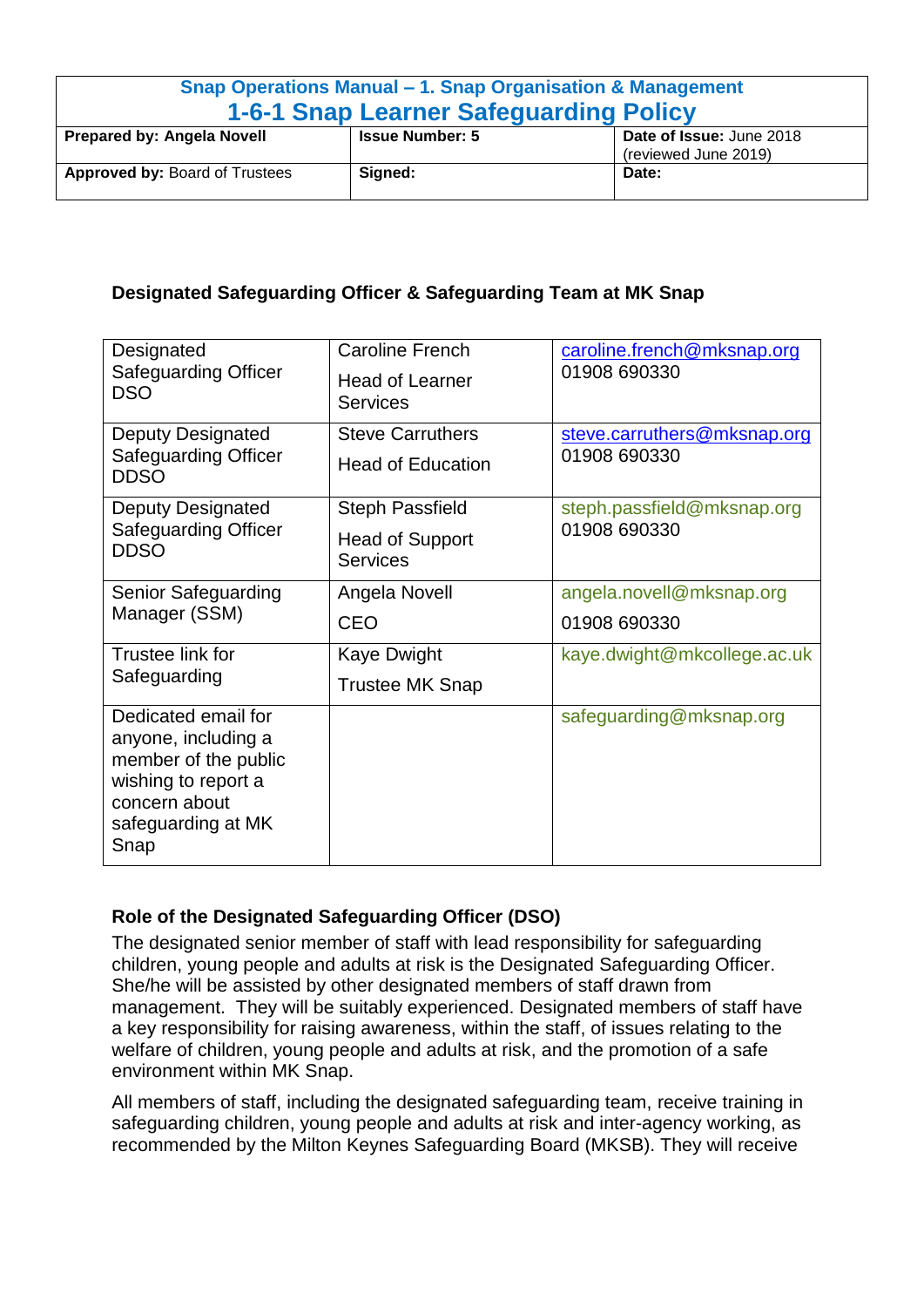| Snap Operations Manual - 1. Snap Organisation & Management<br><b>1-6-1 Snap Learner Safeguarding Policy</b> |                                                    |                      |  |
|-------------------------------------------------------------------------------------------------------------|----------------------------------------------------|----------------------|--|
|                                                                                                             |                                                    |                      |  |
| <b>Prepared by: Angela Novell</b>                                                                           | <b>Issue Number: 5</b><br>Date of Issue: June 2018 |                      |  |
|                                                                                                             |                                                    | (reviewed June 2019) |  |
| <b>Approved by: Board of Trustees</b>                                                                       | Signed:                                            | Date:                |  |
|                                                                                                             |                                                    |                      |  |

accredited training at least every three years and refresher training annually. The Team is required to keep up to date with developments in safeguarding as required.

We have a dedicated noticeboard with information for staff, learners and families to see information about how we keep everyone safe which is in our reception area

Designated Officers are responsible for:

- Overseeing the referral of cases of suspected abuse or allegations to the relevant agency;
- Maintaining a proper record of any safeguarding referrals, complaint or concern (even where that concern does not lead to a referral);
- Ensuring that parents or carers of children, young people and vulnerable adults within MK Snap are aware of the company's policy and procedures with regards to safeguarding.
- Liaising with appropriate agencies.
- Completing the monthly incident report form and sending it to the relevant authority. The form can be found here.(Management Drive/Learners file/Safeguarding Incidents Log/ Incident reporting to MK Council)
- Ensuring that all staff receive training in safeguarding children, young people and adults at risk and that refresher training takes place at least every three years;
- Ensuring that all members of staff are aware of MK Snap's Procedures for Protecting Children, Young People & Adults at Risk.
- Dealing with Staff /Volunteer disciplinary issues following alleged harm or abuse to a learner

## <span id="page-3-0"></span>**Staff Responsibilities**

- All Staff are responsible for:
- Being vigilant to potential signs that learners may be being harmed or abused
- Being vigilant to the actions and behaviour of learners in the centre
- Using the MK Snap Whistleblowing arrangements for reporting concerns about fellow staff members/volunteers
- Reporting all suspicions and allegations of harm/abuse to learners to the Designated Safeguarding Officer

# <span id="page-3-1"></span>**Staff & Volunteer Safeguards – Code of Practice & Behaviour**

The list of safe practice and appropriate behaviour is designed to assist staff to safeguard themselves at work, and to support the protection of children, young people and adults at risk.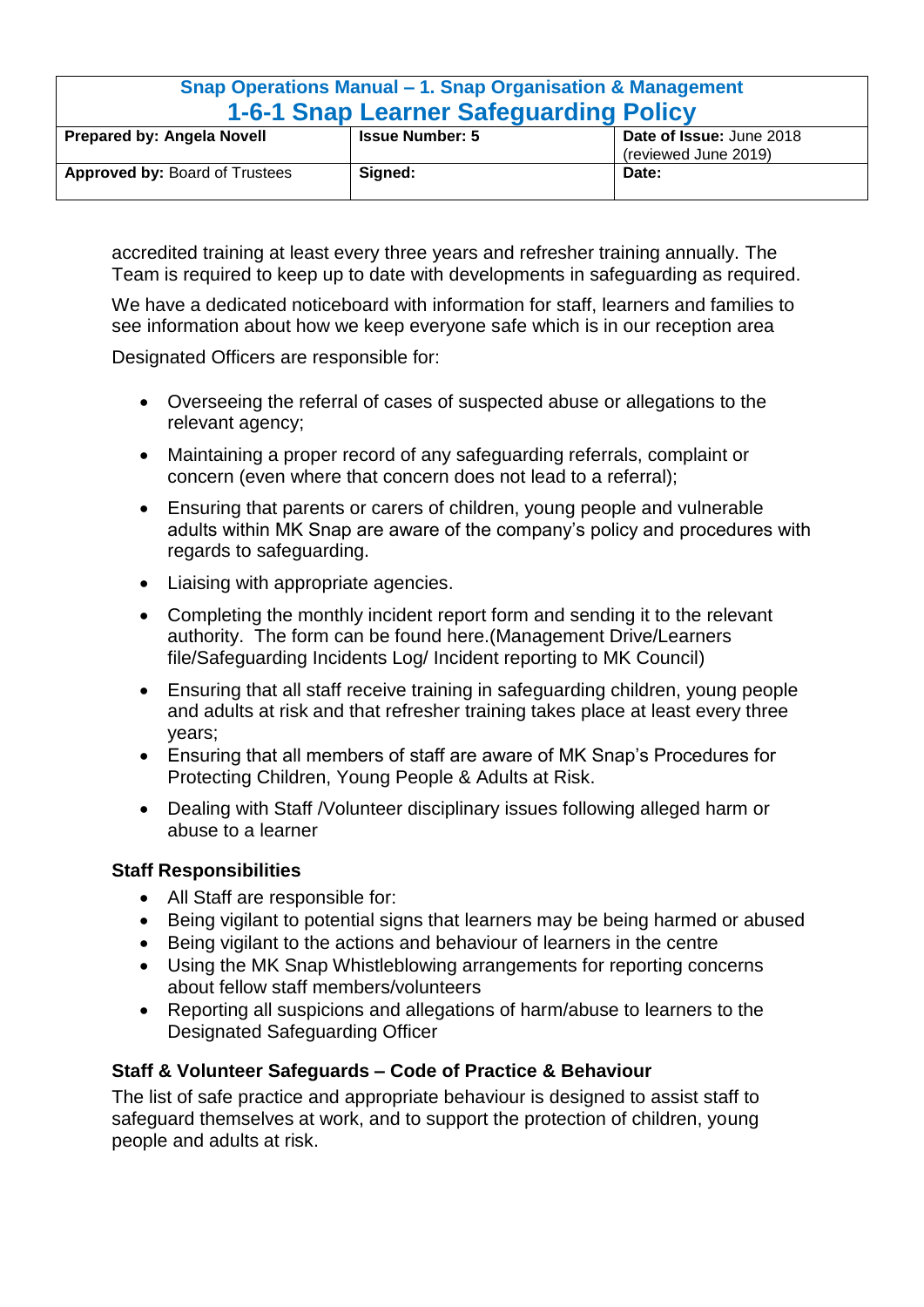| Snap Operations Manual – 1. Snap Organisation & Management |                                                    |                      |  |
|------------------------------------------------------------|----------------------------------------------------|----------------------|--|
| 1-6-1 Snap Learner Safeguarding Policy                     |                                                    |                      |  |
| <b>Prepared by: Angela Novell</b>                          | Date of Issue: June 2018<br><b>Issue Number: 5</b> |                      |  |
|                                                            |                                                    | (reviewed June 2019) |  |
| <b>Approved by: Board of Trustees</b>                      | Signed:                                            | Date:                |  |

In some cases there may be instances where staff may be in breach of the code of practice and behaviours set out below. Each case needs to be identified and discussed with the Designated Safeguarding Officer when a risk assessment for the particular event will be carried out which either will result in agreement for the practice to continue, or a decision for the practice to discontinue immediately.

Lone and One to One Working

- Avoid lone working at MK Snap premises due to reasons of health & safety
- Avoid working in rooms where you cannot be seen by others
- Avoid being alone with known/unknown individuals
- Make sure all areas are well lit
- Make sure someone in authority knows where you are at all times
- Avoid physical contact at all times

Relationships & Socialising

- Staff should not socialise or develop personal relationships with Snap learners.
- Staff should not give their personal home or mobile phone numbers to Snap learners, or contact them outside of working hours
- Staff should not contact learners outside of the remit of their direct role within the organisation
- Never engage in physical contact
- Do not initiate emotional or physical relationships with children, young people and adults at risk
- Do not take children, young people, or adults at risk to your home, or discuss issues relating to your personal life
- Avoid, where possible, doing things of a personal nature for children, young people or adults at risk that they can do for themselves
- Never allow or encourage touching a child, young person or adult at risk in a sexually suggestive manner.
- Never allow children, young people, or adults at risk to swear, or use sexualised language unchallenged
- Never allow allegations made by children, young people or adults at risk to go unchallenged, unrecorded or not acted upon.
- Do not accept gifts from children, young people or adults at risk
- Ensure appropriate clothing is worn whilst working with children, young people or adults at risk.
- Do not socialise with young people or adults at risk via social network sites, such as Facebook.

**Travelling** 

 Learners can only travel in Staff member's cars if they are fully comprehensively insured for business use, and when transporting learners to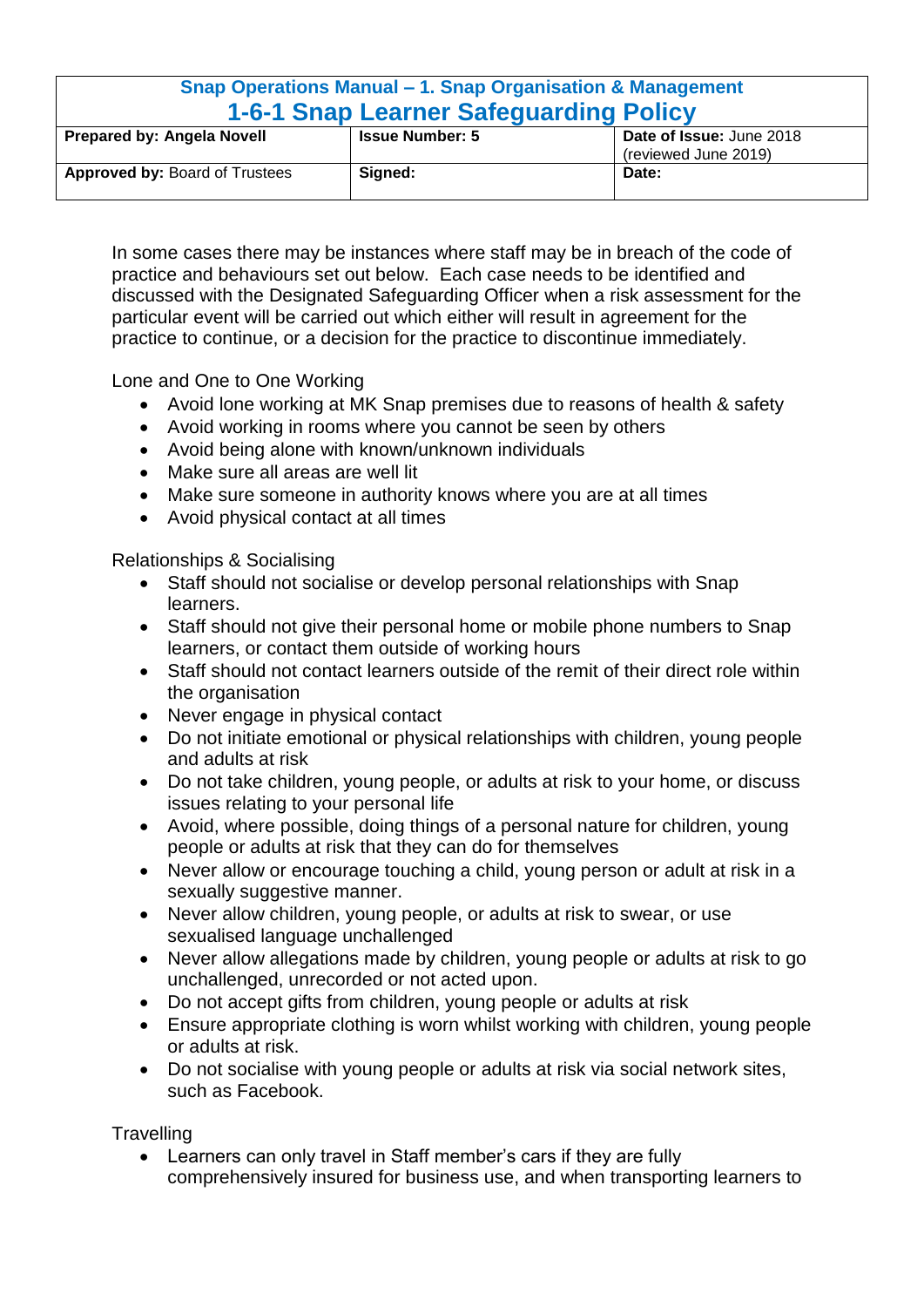| Snap Operations Manual – 1. Snap Organisation & Management |                                                    |                      |
|------------------------------------------------------------|----------------------------------------------------|----------------------|
| <b>1-6-1 Snap Learner Safeguarding Policy</b>              |                                                    |                      |
| <b>Prepared by: Angela Novell</b>                          | Date of Issue: June 2018<br><b>Issue Number: 5</b> |                      |
|                                                            |                                                    | (reviewed June 2019) |
| <b>Approved by: Board of Trustees</b>                      | Signed:                                            | Date:                |

specific events as part of the Snap provision (i.e. theatre, pantomime, Christmas Parties etc)

- The journey must be planned and the risk assessment should be agreed by a member of the management team prior to the journey being made
- Seat belts must be worn at all times
- It is good practice to ensure that staff are not in a one to one situation with a learner; so where at all possible ensure that two staff accompany a lone learner

## <span id="page-5-0"></span>**Reporting Cases of Actual or Suspected Harm/Abuse**

- Initial cases, including incidents, are reported internally via the MK Snap Learner Incident Reporting Procedure. If harm or abuse is suspected staff must report this to the Designated Safeguarding Officer (DSO) who will investigate the matter further, and where appropriate make disclosures to the relevant agency. The reporting process for disclosure of actual or suspected cases of abuse or harm to learners depends on whether the learner is defined as a young person or an adult at risk. Disclosures in respect of young people are made to the Milton Keynes Local Authority Multi-Agency Safeguarding Hub (MASH team) or in respect of adults to the Milton Keynes Adult Social Care Assessment Team (ASCAT)
- The document required for reporting potential abuse of an adult can be found by following the link Reporting Safeguarding Vulnerable Adults Milton Keynes Council.
- The document required for reporting potential abuse of a child/young person can be found by following the link
- If emergency intervention is required for an adult at risk then the ASCAT team should be called on (01908) 253772 between the hours of 9am and 5.15pm. If there is an emergency outside of these times then the number is (01908) 605650
- If emergency intervention is required for a child or young person then Children's Services should be called on (01908) 253169 or (01908) 253170 between the hours of 9am and 5.15pm. If there is an emergency outside of these times then the number is (01908) 265545
- The staff member who has first contact with the learner making the alleged allegation must complete a testimony form found Q Drive/Learner files/ Accident/Incident form
- The Chief Executive will report accidents, incidents and cases of disclosure at the Snap Trustees Board Meetings.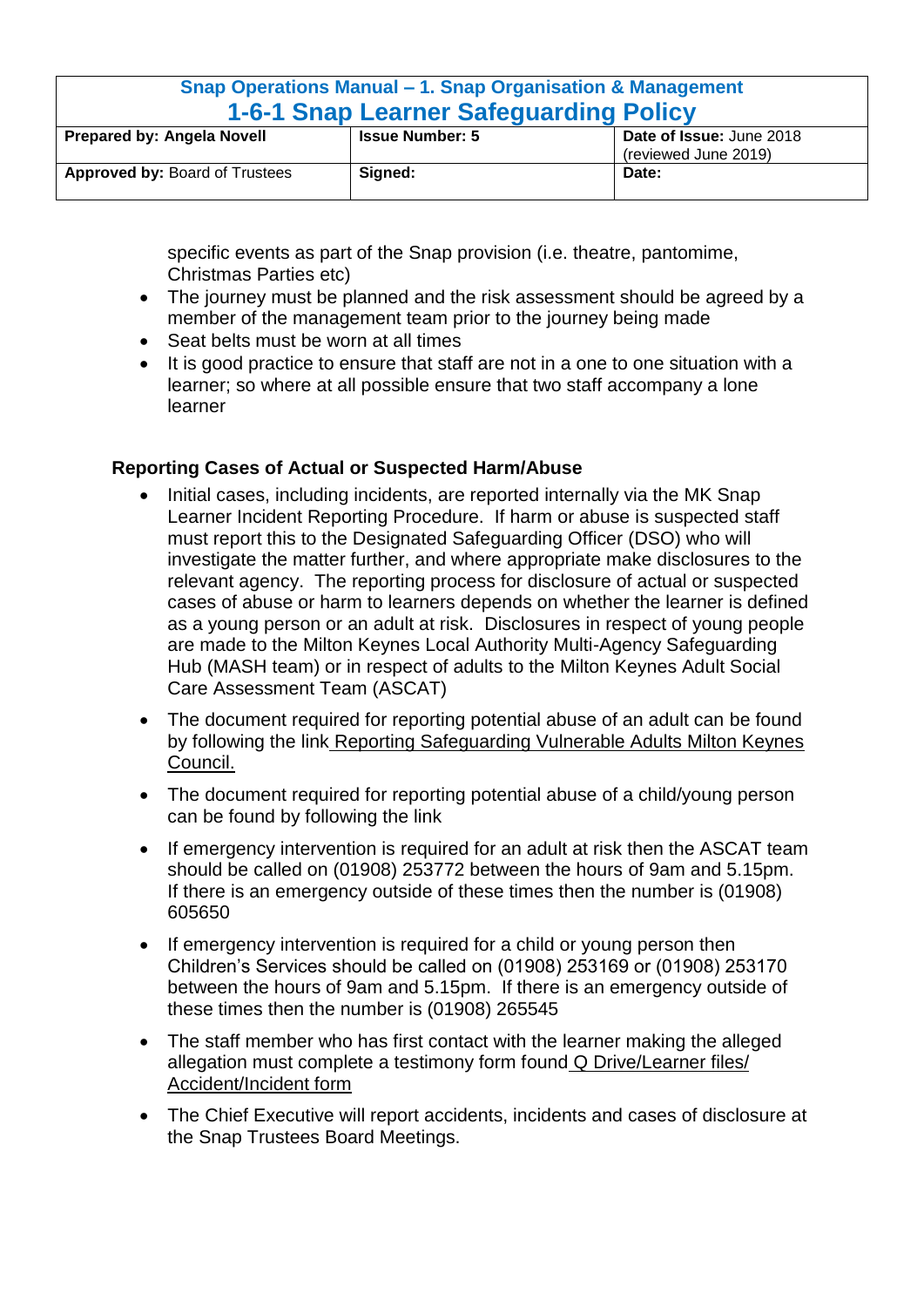| Snap Operations Manual – 1. Snap Organisation & Management |                                                                            |       |  |
|------------------------------------------------------------|----------------------------------------------------------------------------|-------|--|
| <b>1-6-1 Snap Learner Safequarding Policy</b>              |                                                                            |       |  |
| <b>Prepared by: Angela Novell</b>                          | Date of Issue: June 2018<br><b>Issue Number: 5</b><br>(reviewed June 2019) |       |  |
| <b>Approved by: Board of Trustees</b>                      | Signed:                                                                    | Date: |  |

## <span id="page-6-0"></span>**Guidance for Handling Disclosure of Abuse**

Staff should NOT investigate concerns or allegations themselves, but should report them immediately to the Designated Safeguarding Officer (DSO). When a young person or adult at risk makes an allegation of abuse, the member of staff who receives it should:

- Reassure the person that they have done the right thing;
- Listen and not interrupt:
- Not promise the person that they will keep the matter confidential. Explain to him/her that you must report the matter to the Designated Safeguarding Officer (or deputy) as this is part of our duty of care to learners, if you are in doubt as to whether the matter is a safeguarding issue, check with one of the safeguarding team members (contacts on page x)
- Only ask simple, open, non-leading questions. For example, if a learner tells you they have been hurt, ask, 'Can you describe how that happened?' rather than 'Did someone hit you?'
- Accept what the learner is saying and do not offer an alternative interpretation of the alleged events;
- Note anything about the learner which may be connected, for example, any visible injuries including the position and description;
- If in doubt, seek advice from one of the designated members of staff;
- Complete the relevant documentation and submit to a Designated Safeguarding Officer or deputy

# <span id="page-6-1"></span>**Staff Training**

New employees, volunteers and trustees to MK Snap will receive an induction which includes information of all Snap Policies and Procedures. All staff, volunteers and trustees at MK Snap receive training in the application of the principals in working with children, young people or adults at risk, including appropriate Safeguarding training.

As an agent/contractor of Milton Keynes Council all staff are required to attend specific safeguarding training as specified by the Council.

Designated Safeguarding Officers and deputies will receive any additional training they require to enable them to effectively signpost or refer allegations or cases of suspected harm/abuse to learners.

## **Safer Recruitment**

Before appointing staff, trustees and volunteers, MK Snap will carry out checks, in line with our Safer Recruitment Policy to establish whether any potential applicant has any previous convictions that would make them unsuitable for working with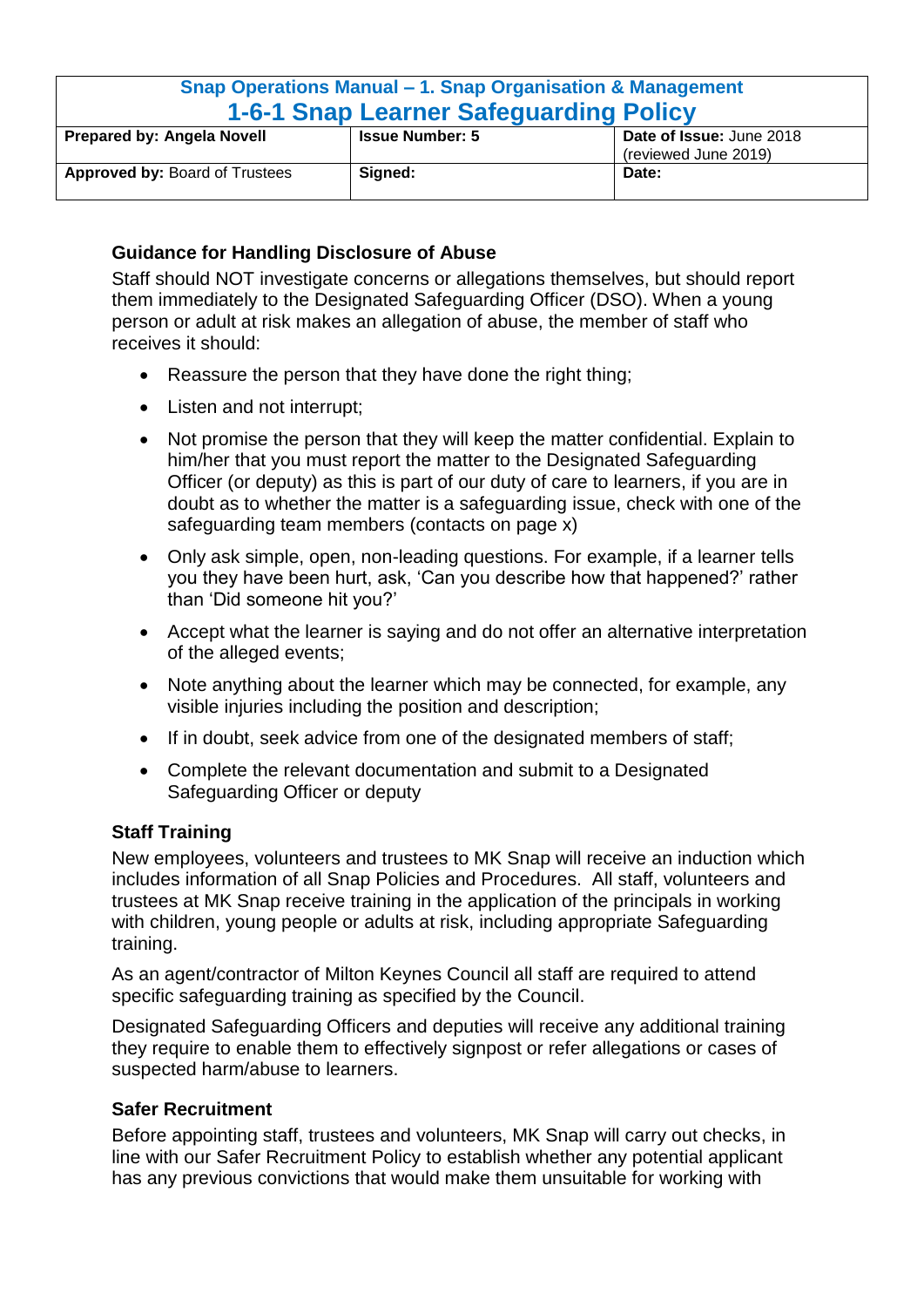| Snap Operations Manual – 1. Snap Organisation & Management |                                                                            |       |  |
|------------------------------------------------------------|----------------------------------------------------------------------------|-------|--|
| <b>1-6-1 Snap Learner Safeguarding Policy</b>              |                                                                            |       |  |
| <b>Prepared by: Angela Novell</b>                          | Date of Issue: June 2018<br><b>Issue Number: 5</b><br>(reviewed June 2019) |       |  |
| <b>Approved by: Board of Trustees</b>                      | Signed:                                                                    | Date: |  |

adults at risk and young people. At no time will a volunteer or visitor to MK Snap be allowed to have contact with any learner without a member of staff being present. MK Snap keep a Single Central Record that records safeguarding training and where appropriate DBS numbers for individuals who have regular access to learners.

# **Whistle Blowing**

MK Snap operates a whistleblowing policy and procedure which allows anyone including a member of the public, to report concerns and suspected wrongdoing by using our **new** dedicated email address which is [safeguarding@mksnap.org](mailto:safeguarding@mksnap.org) **This which has been implemented in May 2018 to ensure that we are able to respond to any issues raised by anyone at any time.**

## <span id="page-7-0"></span>**Reporting and Dealing with Allegations of Abuse against Members of Staff, Volunteers or Trustees**

In rare instances, a member of staff, volunteer or trustee of an educational institution has been found responsible for abuse. Additionally, because of their (sometimes) frequent contact with children, young people and adults at risk, those within this group may have allegations of abuse made against them. MK Snap recognises that an allegation of abuse made against a member of this group may be made for a variety of reasons and that the facts of the allegation may or may not be true. It is imperative that those dealing with an allegation maintain an open mind and that an investigation is thorough and not subject to delay.

If such an incident were to arise then this must be reported to the Designated Safeguarding Officer (unless they are implicated in any accusation) or a member of the designated safeguarding team.

If the allegation involves a child or young person the Designated Safeguarding Officer will need to report the matter to the Local Area Designated Officer (LADO) Jo Clifford on [lado@Milton-keynes.gov.uk](mailto:lado@Milton-keynes.gov.uk) or [lado@milton-keynes.gcsx.gov.uk](mailto:lado@milton-keynes.gcsx.gov.uk) prior to contacting her on 01908 254300.

If the allegation involves an adult at risk then the matter follows the normal reporting procedures as described elsewhere in this policy.

## <span id="page-7-1"></span>**PREVENT Strategy**

MK Snap realises that it is a possibility that some of its learners may be a target for radical groups. While it is highly unlikely that the learners will become involved directly with terrorist acts they could be vulnerable to indirect activity. If any member of staff at MK Snap suspects any sort of coercion then the usual safeguarding process should apply.

For more information or if you are unsure whether the issue you are dealing with relates to a PREVENT related incident please contact Thames Valley Police Prevent Officer [rachel.mahon@thamesvalley.pnn.police.uk](mailto:rachel.mahon@thamesvalley.pnn.police.uk) for guidance.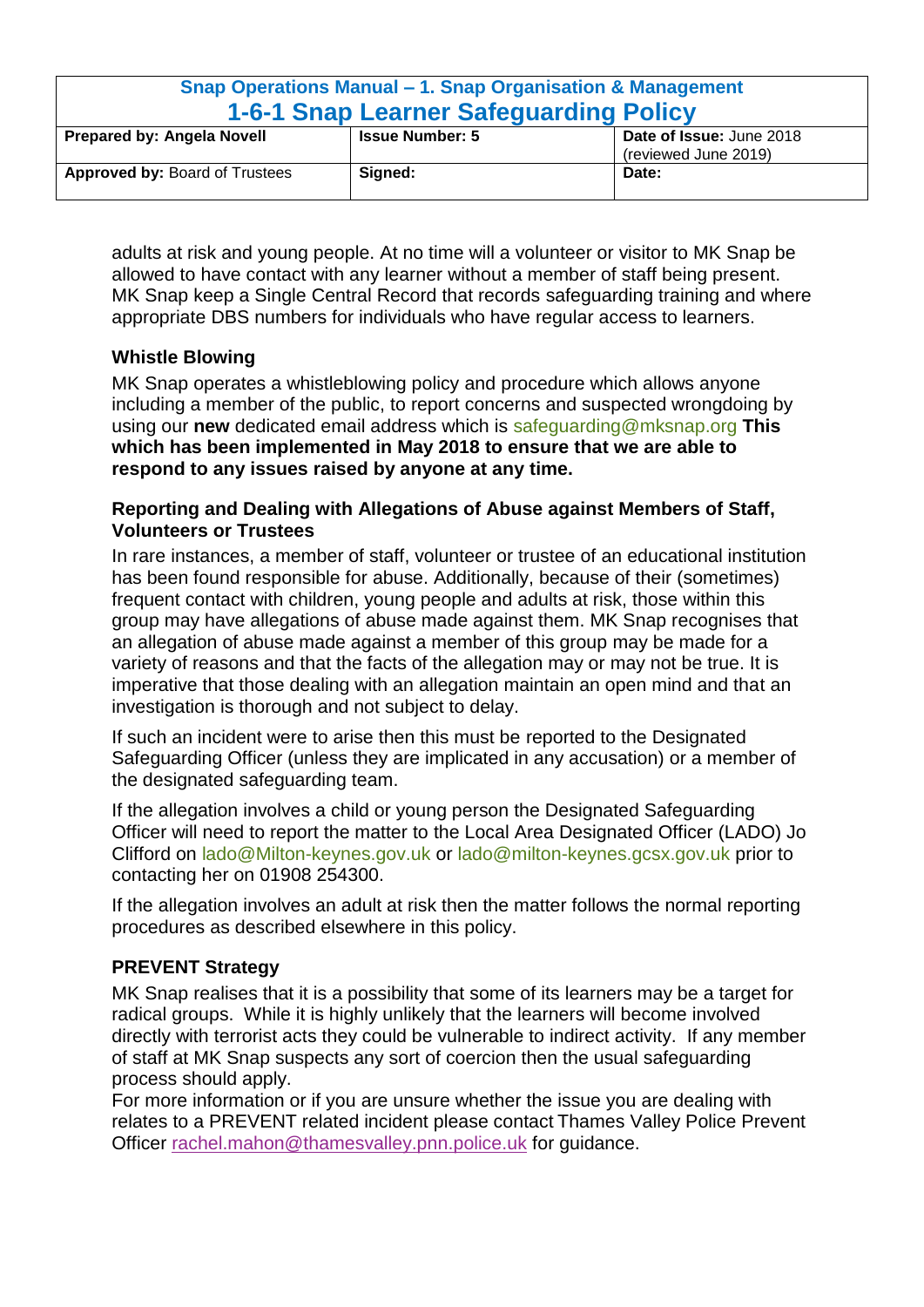| Snap Operations Manual – 1. Snap Organisation & Management |                                                    |                      |  |
|------------------------------------------------------------|----------------------------------------------------|----------------------|--|
| <b>1-6-1 Snap Learner Safequarding Policy</b>              |                                                    |                      |  |
| <b>Prepared by: Angela Novell</b>                          | Date of Issue: June 2018<br><b>Issue Number: 5</b> |                      |  |
|                                                            |                                                    | (reviewed June 2019) |  |
| <b>Approved by: Board of Trustees</b>                      | Signed:                                            | Date:                |  |

# <span id="page-8-0"></span>**Related MK Snap Policies & Procedures**

- 1-4-1 Health & Safety Policy
- 1-4-4 Accident Investigation and Reporting Procedure
- 1-6-2 Learner Incident Reporting Procedure
- 1-6-3 Allegations or Suspected Harm/Abuse Procedure
- 1-6-4 Snap Policy on Restrictive Physical Intervention
- 1-9-1 Staff Recruitment Procedure (Safer Recruitment)
- 1-9-6 Whistle Blowing Policy

**Signatures** 

| <b>Position</b>          | Name | Signature | Date |
|--------------------------|------|-----------|------|
| Author                   |      |           |      |
| <b>CEO</b>               |      |           |      |
| <b>Board of Trustees</b> |      |           |      |